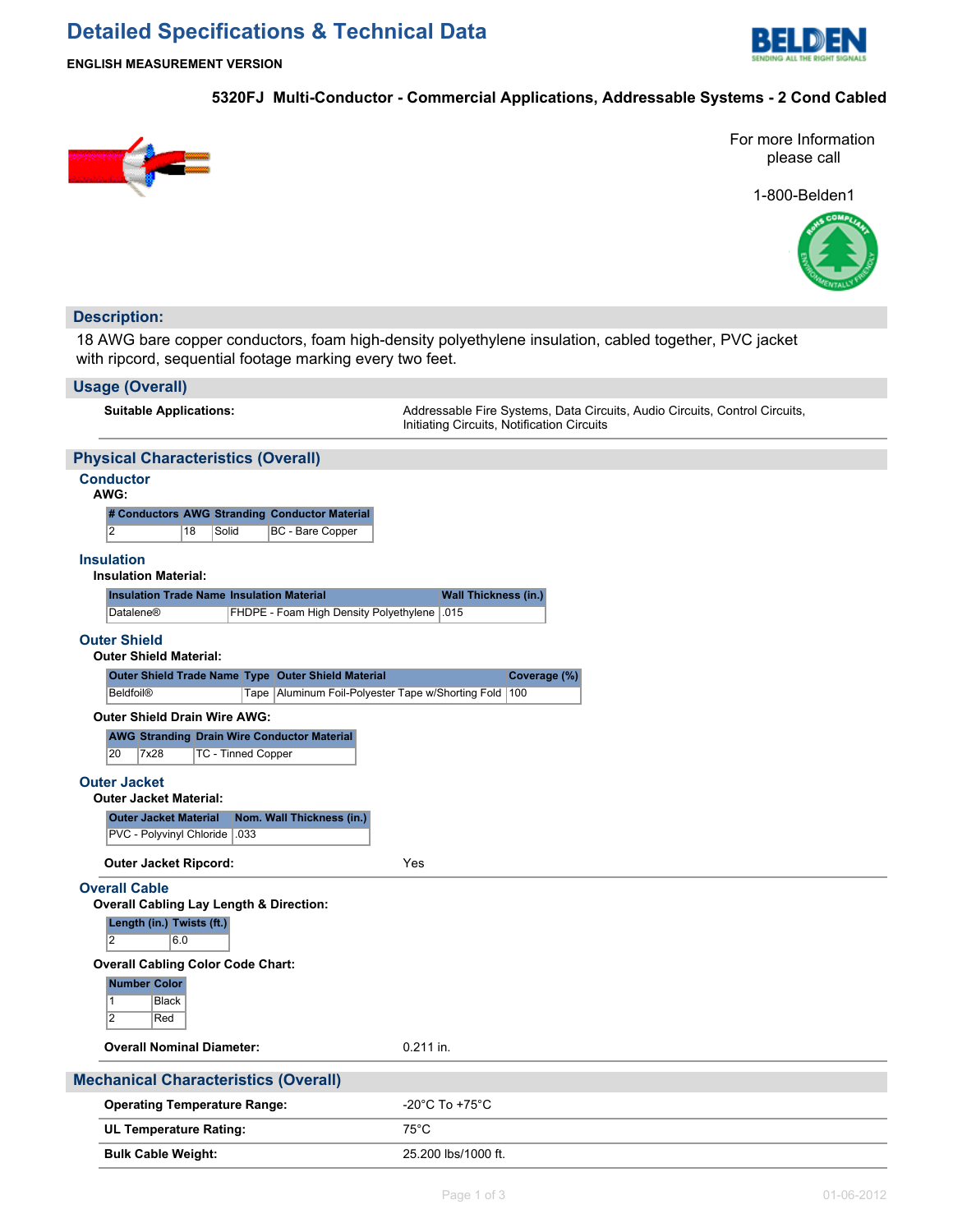# **Detailed Specifications & Technical Data**



## **ENGLISH MEASUREMENT VERSION**

# **5320FJ Multi-Conductor - Commercial Applications, Addressable Systems - 2 Cond Cabled**

| Max. Recommended Pulling Tension:                                | 43.200 lbs.                                         |  |  |
|------------------------------------------------------------------|-----------------------------------------------------|--|--|
| Min. Bend Radius (Install)/Minor Axis:                           | 2 in.                                               |  |  |
| <b>Applicable Specifications and Agency Compliance (Overall)</b> |                                                     |  |  |
| <b>Applicable Standards &amp; Environmental Programs</b>         |                                                     |  |  |
| NEC/(UL) Specification:                                          | <b>FPL</b>                                          |  |  |
| <b>NEC Articles:</b>                                             | 760                                                 |  |  |
| <b>EU CE Mark:</b>                                               | Yes                                                 |  |  |
| EU Directive 2000/53/EC (ELV):                                   | Yes                                                 |  |  |
| EU Directive 2002/95/EC (RoHS):                                  | Yes                                                 |  |  |
| EU RoHS Compliance Date (mm/dd/yyyy):                            | 01/01/2004                                          |  |  |
| EU Directive 2002/96/EC (WEEE):                                  | Yes                                                 |  |  |
| EU Directive 2003/11/EC (BFR):                                   | Yes                                                 |  |  |
| CA Prop 65 (CJ for Wire & Cable):                                | Yes                                                 |  |  |
| MII Order #39 (China RoHS):                                      | Yes                                                 |  |  |
| <b>Flame Test</b>                                                |                                                     |  |  |
| <b>UL Flame Test:</b>                                            | UL1685 UL Loading                                   |  |  |
| <b>Plenum/Non-Plenum</b>                                         |                                                     |  |  |
| Plenum (Y/N):                                                    | <b>No</b>                                           |  |  |
| <b>Plenum Number:</b>                                            | 6320FJ                                              |  |  |
| <b>Electrical Characteristics (Overall)</b>                      |                                                     |  |  |
| Nom. Inductance:                                                 |                                                     |  |  |
| Inductance (µH/ft)<br>.18                                        |                                                     |  |  |
| Nom. Capacitance Conductor to Conductor:                         |                                                     |  |  |
| <b>Capacitance (pF/ft)</b><br>26.5                               |                                                     |  |  |
|                                                                  | Nom. Capacitance Cond. to Other Conductor & Shield: |  |  |
| Capacitance (pF/ft)<br>47.5                                      |                                                     |  |  |
| Nom. Conductor DC Resistance:                                    |                                                     |  |  |
| 6.4                                                              | DCR @ 20°C (Ohm/1000 ft)                            |  |  |
| <b>Nominal Outer Shield DC Resistance:</b>                       |                                                     |  |  |
| DCR @ 20°C (Ohm/1000 ft)<br>8.1                                  |                                                     |  |  |
| Max. Operating Voltage - UL:                                     |                                                     |  |  |
| <b>Voltage</b><br>300 V RMS                                      |                                                     |  |  |
| Max. Recommended Current:                                        |                                                     |  |  |
| <b>Current</b><br>5 Amps per conductor @ 25°C                    |                                                     |  |  |
| <b>Related Documents:</b>                                        |                                                     |  |  |
| No related documents are available for this product              |                                                     |  |  |

# **Put Ups and Colors:**

**Item # Putup Ship Weight Color Notes Item Desc**